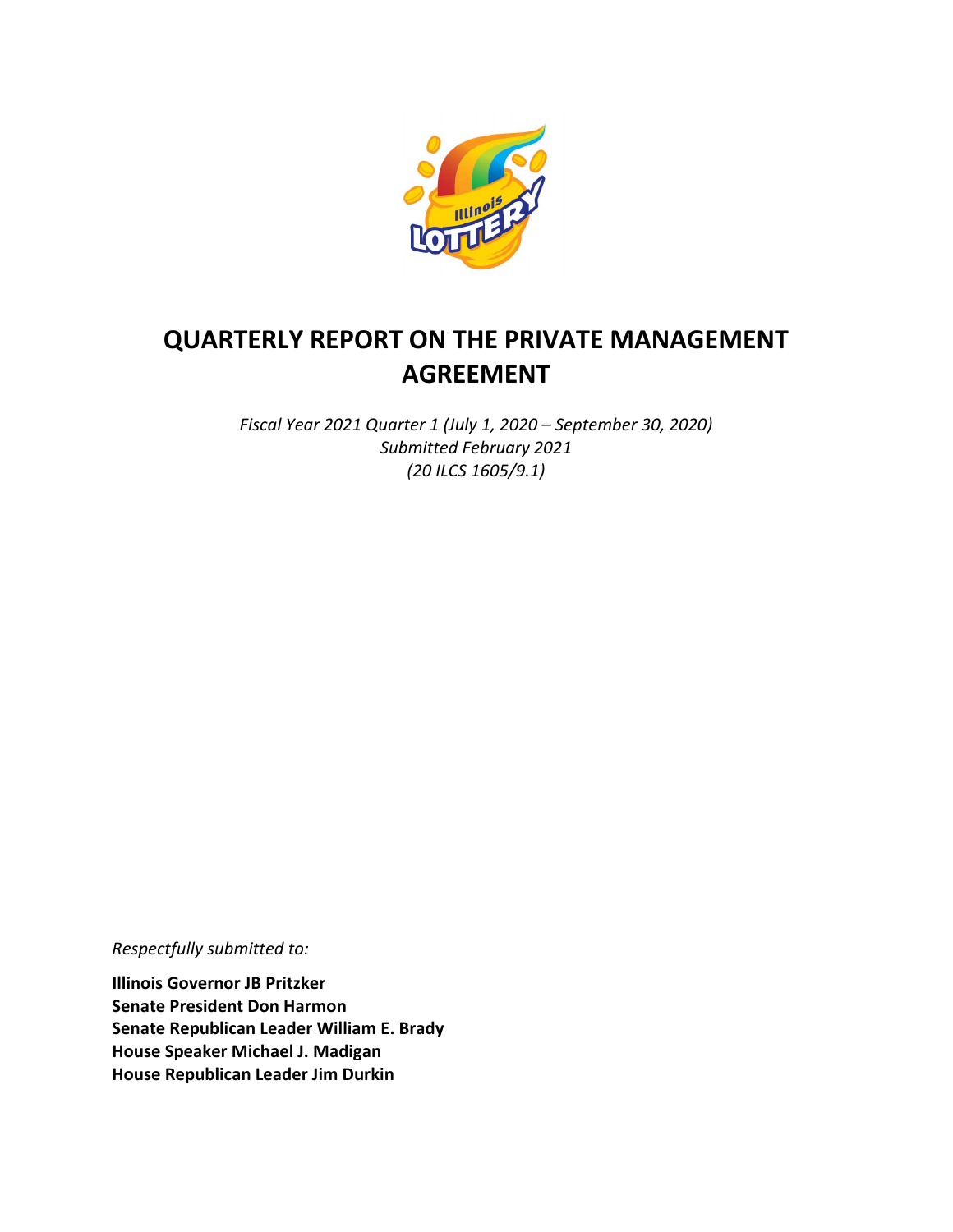# **The Illinois Lottery – Private Management Current Status**

In FY21, Camelot Illinois' ("Camelot") approved annual business plan ("Plan") projects to deliver an operating revenue of \$3.139 billion and an operating income of \$745 million. FY21 Q1 operating revenue was \$788 million, 4% higher than the FY21 Q1 Plan target of \$757 million. FY2[1](#page-1-0) Q1 operating income was \$168 million<sup>1</sup>, 6% lower than the FY21 Q1 Plan target of \$179 million. Contributions to the Common School Fund in FY21 Q1 were \$155.9M or 20% of the prescribed amount for FY[2](#page-1-1)1<sup>2</sup>.

While sales through the first quarter of FY21 have exceeded the Plan's target, prize payouts were larger than expected which explains the slightly lagging operating income. Prize payout fluctuations are normal over shorter timeframes and Camelot and the Department believe that these will revert to more normal levels over time.

Q1 was focused on the development and testing of the Lottery's newest game, Fast Play. Fast Play launched at the very end of the quarter and is projected to generate sales of about \$31M during the rest of the year. Fast Play is a well understood and tested game in the industry and gives Illinois players another way to enjoy playing the Illinois Lottery.

The Plan centered around three core objectives:

- **1. Protecting the player base** by minimizing player attrition in retail while maintaining and acquiring new digital players.
- **2. Demonstrating cost and margin consciousness** across the business to maximize contributions to the Common School Fund and other good causes.
- **3. Setting the foundation for a new generation of player growth** in FY22 and beyond.

The tactics in the Plan point back toward these three objectives. However, the Plan was created to include flexibility as the COVID-19 pandemic continues to have financial and operational impact on the Department and Camelot Illinois.

Building from the objectives four guiding principles were developed for the FY21 Plan:

- **1. Invest in momentum:** Prioritize investment and resources where opportunity and momentum is presented as a result of changing consumer behaviors.
- **2. Protect the bottom line:** As with all businesses in times of uncertainty, it is especially important for the Illinois Lottery and Camelot Illinois to remain cost conscious in order to contribute the maximum amount possible to the Common School Fund and other good causes.
- **3. Prioritize based on high impact and low difficulty:** Initiatives are being prioritized based on those with the highest impact on players, retailers, and the State with the lowest amount of investment required.

<span id="page-1-0"></span> $1$  These amounts are prior to year-end adjusting entries in accordance with the PMA true up process.

<span id="page-1-1"></span><sup>2</sup> Prescribed amount for the year \$762.5 million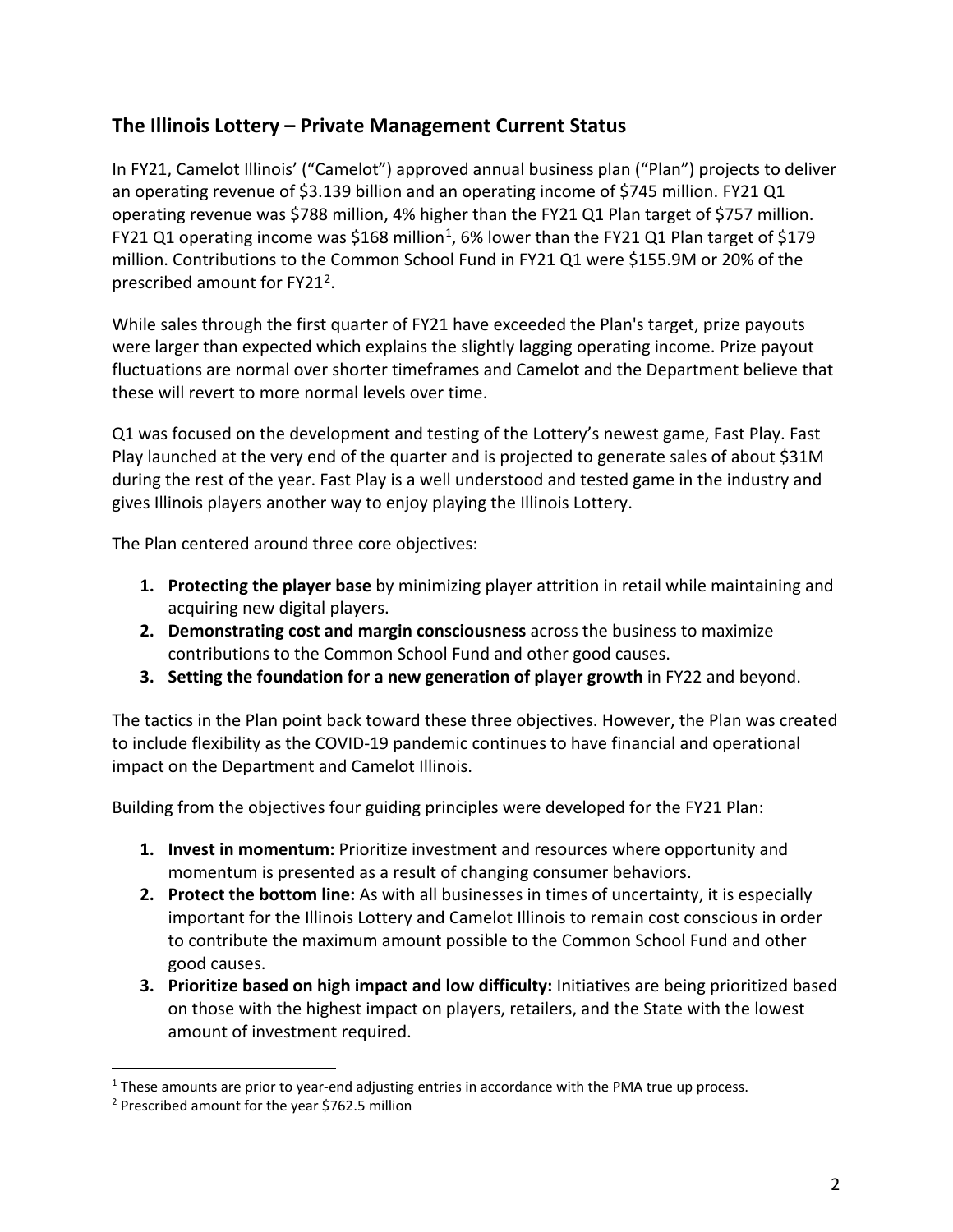**4. Maintain flexibility:** Pursue shorter-term initiatives with limited interdependencies with an expectation that the roadmap is likely to change as the year progresses.

# **Overall Sales and Transfers to Good Causes**

| <b>FY20</b>    | <b>Sales Revenue</b> | <b>Transfers to</b><br><b>Common School</b><br><b>Fund</b> | <b>Transfers to</b><br>Capital<br><b>Projects Fund</b> | <b>Transfers to</b><br><b>Special Causes</b> |
|----------------|----------------------|------------------------------------------------------------|--------------------------------------------------------|----------------------------------------------|
| Q1             | \$786.1 million      | \$155.9 million                                            |                                                        | \$2.6 million                                |
| Q <sub>2</sub> |                      |                                                            |                                                        |                                              |
| Q <sub>3</sub> |                      |                                                            |                                                        |                                              |
| Q4             | -                    |                                                            |                                                        |                                              |
| Total          | \$786.1 million      | \$155.9 million <sup>3*</sup>                              |                                                        | \$2.6 million                                |

Below are the FY21 Q1 sales and transfers to good causes:

<span id="page-2-0"></span><sup>&</sup>lt;sup>3</sup> Transfers to the Common School Fund (CSF) are made based upon net income available to transfer.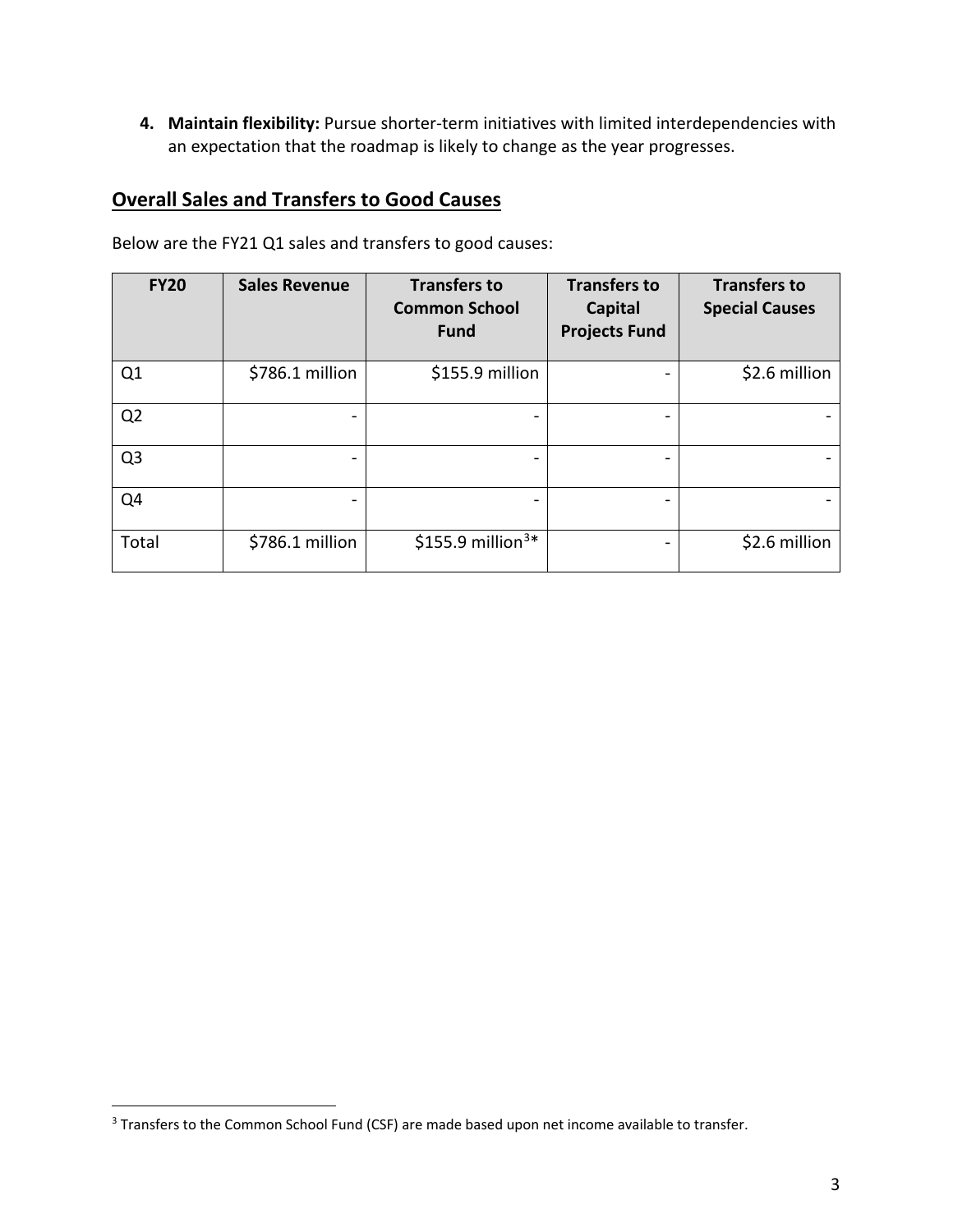# **Specialty Cause Detail**

| <b>Specialty Ticket Cause</b>  | <b>FY21 Transfers thru Q1</b> |
|--------------------------------|-------------------------------|
| Veterans                       | \$5,038                       |
| <b>Ticket for the Cure</b>     | \$65,409                      |
| The MS Project                 | \$281,833                     |
| Red Ribbon Cash                | \$439,019                     |
| <b>Special Olympics</b>        | \$157,815                     |
| <b>Police Memorials</b>        | \$559,447                     |
| <b>Homelessness Prevention</b> | \$308,499                     |
| <b>Alzheimer's Awareness</b>   | \$181,151                     |
| <b>STEAM</b>                   | \$759,846                     |

#### **iLottery Program**

HB 3661 passed the Legislature in Spring 2019 and was signed by Gov. JB Pritzker on June 28, 2019. The bill extends the iLottery program through FY 2022 - and allows the Lottery to offer Lucky Day Lotto, Pick 3, and Pick 4 through the program without a subscription.

The iLottery channel continued to see success and increased activity supported by marketing efforts encouraging players to "stay at home, play at home." iLottery sales in Q1 FY21 were \$34 million, 6.6% higher than the Q1 Plan targets . Additionally, in Q1 the iLottery player base grew by over 21,000 players for an overall player increase of about 8%, and by the end of Q1 the iLottery platform accounts for approximately 4% of totals Lottery sales. The Department and Camelot believe that iLottery channel is important to grow a modern and sustainable lottery and will continue to focus on growth in this area.

| <b>FY21</b>    | <b>Internet Sales</b> | <b>Subscription Sales</b> | <b>Total iLottery Sales</b> |
|----------------|-----------------------|---------------------------|-----------------------------|
| Q1             | \$30,197,820          | \$3,795,415               | \$33,993,235                |
| Q <sub>2</sub> |                       |                           |                             |
| Q <sub>3</sub> |                       |                           |                             |
| Q4             |                       |                           |                             |